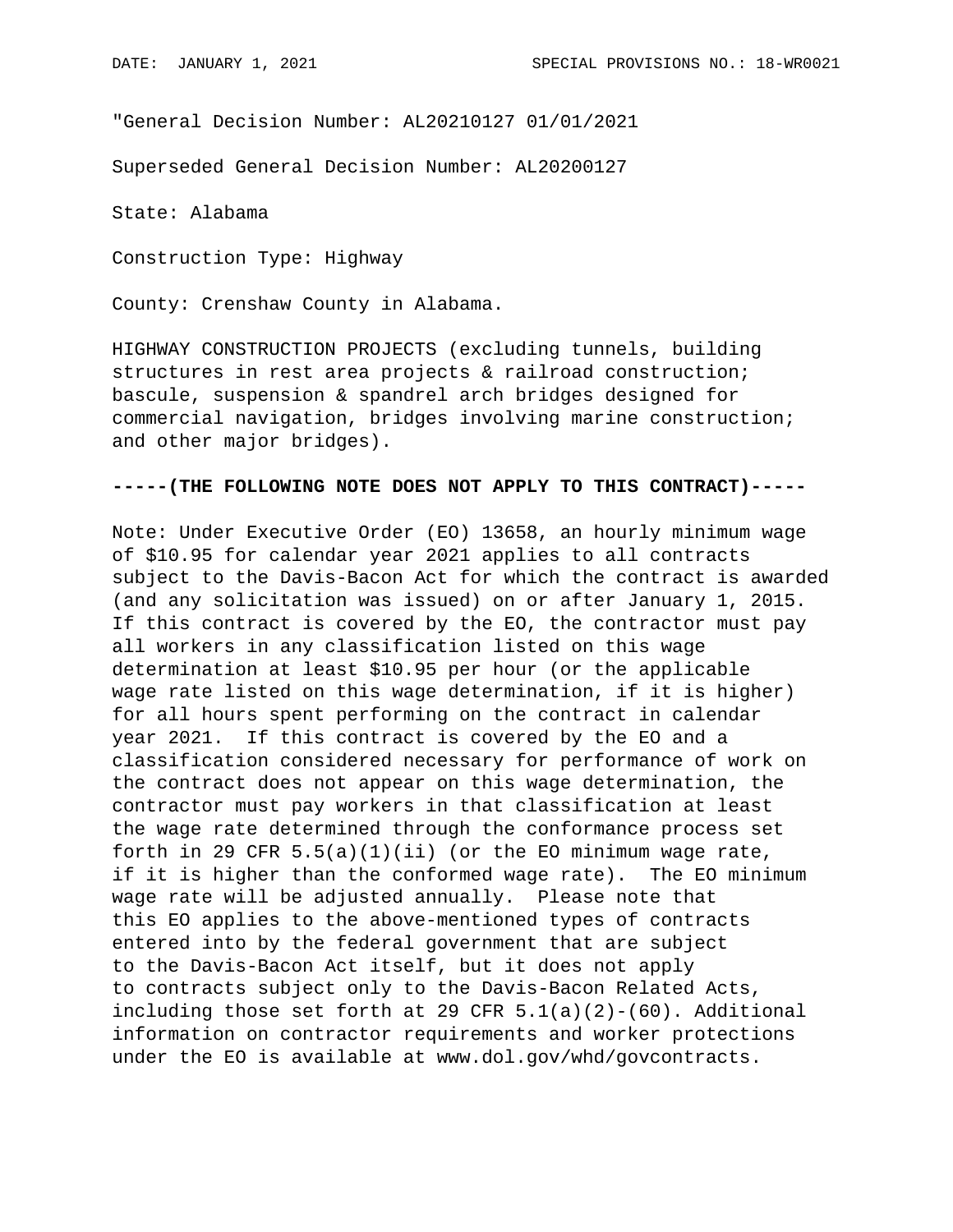| Modification Number | Publication Date |  |
|---------------------|------------------|--|
|                     | 01/01/2021       |  |

SUAL2019-006 11/13/2019

|                                                                                    | Rates | Fringes |
|------------------------------------------------------------------------------------|-------|---------|
| CARPENTER (Form Work Only)\$ 15.34                                                 |       | 0.00    |
| CEMENT MASON/CONCRETE FINISHER\$ 13.71                                             |       | 0.00    |
| ELECTRICIAN\$ 20.41                                                                |       | 7.49    |
| HIGHWAY/PARKING LOT STRIPING:<br>Operator (Striping Machine)\$ 19.48               |       | 0.00    |
| IRONWORKER, REINFORCING\$ 16.28                                                    |       | 0.00    |
| LABORER GRADE CHECKER\$ 15.89                                                      |       | 0.00    |
| LABORER: Asphalt, Includes<br>Raker, Shoveler, Spreader and<br>Distributor\$ 14.11 |       | 0.00    |
|                                                                                    |       |         |
| LABORER: Common or General\$ 11.71                                                 |       | 0.00    |
| LABORER: Mason Tender -<br>Cement/Concrete\$ 15.44                                 |       | 0.00    |
| OPERATOR: Asphalt Spreader\$ 15.65                                                 |       | 0.00    |
| OPERATOR:<br>Backhoe/Excavator/Trackhoe\$ 15.64                                    |       | 0.00    |
| Broom/Sweeper\$ 11.37<br>OPERATOR:                                                 |       | 0.00    |
| Bulldozer\$ 16.59<br>OPERATOR:                                                     |       | 0.00    |
| Crane\$ 22.37<br>OPERATOR:                                                         |       | 0.00    |
| Distributor\$ 15.10<br>OPERATOR:                                                   |       | 0.00    |
| $Grader/Blade \ldots$ . \$ 17.22<br>OPERATOR:                                      |       | 0.00    |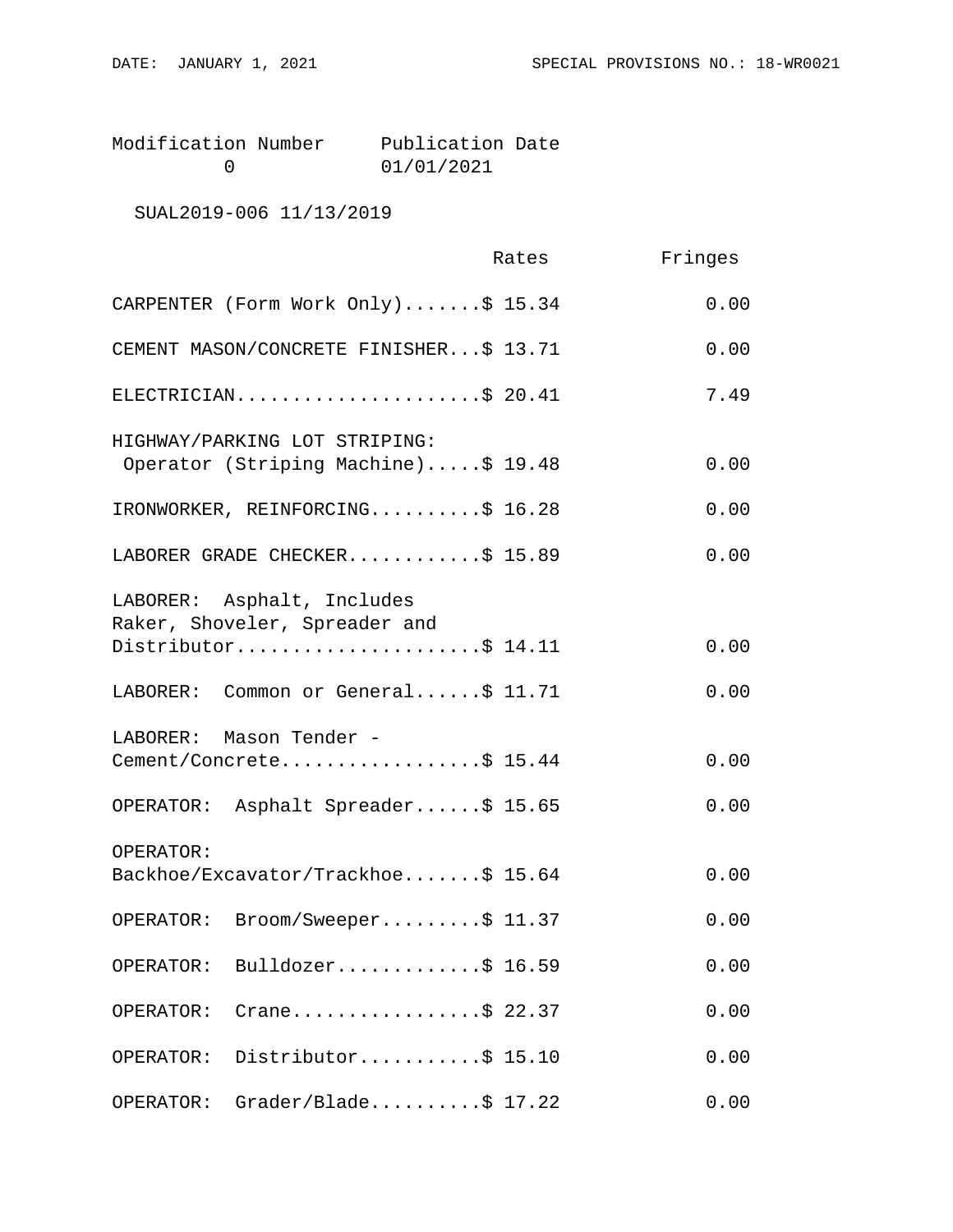|                                                            | OPERATOR: Loader\$ 14.12                                      |                | 0.00 |  |  |
|------------------------------------------------------------|---------------------------------------------------------------|----------------|------|--|--|
|                                                            | OPERATOR: Mechanic\$ 17.97                                    |                | 0.00 |  |  |
|                                                            | OPERATOR: Milling Machine\$ 15.54                             |                | 0.00 |  |  |
|                                                            | OPERATOR: Paver (Asphalt,<br>Aggregate, and Concrete)\$ 17.01 |                | 0.00 |  |  |
|                                                            | OPERATOR: Roller\$ 13.66                                      |                | 0.00 |  |  |
|                                                            | TRAFFIC CONTROL: Flagger\$ 14.35                              |                | 0.00 |  |  |
| TRAFFIC CONTROL:<br>Laborer-Cones/<br>Barricades/Barrels - |                                                               |                |      |  |  |
|                                                            | Setter/Mover/Sweeper\$ 13.14                                  |                | 0.00 |  |  |
|                                                            | TRUCK DRIVER: Dump Truck\$ 14.21                              |                | 0.00 |  |  |
|                                                            | TRUCK DRIVER: Flatbed Truck\$ 15.72                           |                | 0.00 |  |  |
|                                                            | TRUCK DRIVER: Lowboy Truck\$ 15.88                            |                | 0.00 |  |  |
|                                                            | TRUCK DRIVER: Water Truck\$ 12.95<br>------------------       | -------------- | 0.00 |  |  |
|                                                            |                                                               |                |      |  |  |

WELDERS - Receive rate prescribed for craft performing operation to which welding is incidental.

================================================================

Note: Executive Order (EO) 13706, Establishing Paid Sick Leave for Federal Contractors applies to all contracts subject to the Davis-Bacon Act for which the contract is awarded (and any solicitation was issued) on or after January 1, 2017. If this contract is covered by the EO, the contractor must provide employees with 1 hour of paid sick leave for every 30 hours they work, up to 56 hours of paid sick leave each year. Employees must be permitted to use paid sick leave for their own illness, injury or other health-related needs, including preventive care; to assist a family member (or person who is like family to the employee) who is ill, injured, or has other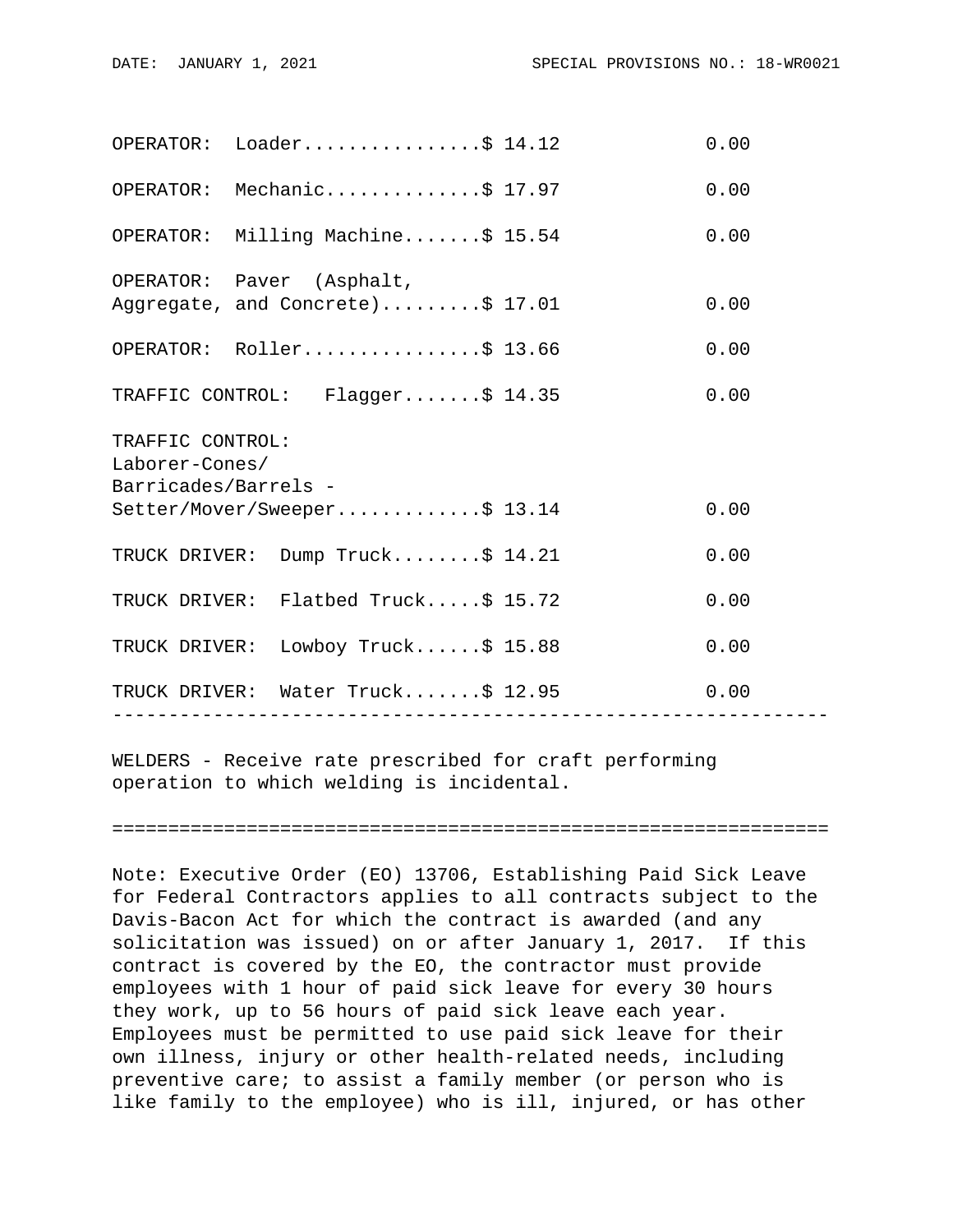health-related needs, including preventive care; or for reasons resulting from, or to assist a family member (or person who is like family to the employee) who is a victim of, domestic violence, sexual assault, or stalking. Additional information on contractor requirements and worker protections under the EO is available at www.dol.gov/whd/govcontracts.

Unlisted classifications needed for work not included within the scope of the classifications listed may be added after award only as provided in the labor standards contract clauses (29CFR 5.5 (a) (1) (ii)).

----------------------------------------------------------------

The body of each wage determination lists the classification and wage rates that have been found to be prevailing for the cited type(s) of construction in the area covered by the wage determination. The classifications are listed in alphabetical order of ""identifiers"" that indicate whether the particular rate is a union rate (current union negotiated rate for local), a survey rate (weighted average rate) or a union average rate (weighted union average rate).

Union Rate Identifiers

A four-letter classification abbreviation identifier enclosed in dotted lines beginning with characters other than ""SU"" or ""UAVG"" denotes that the union classification and rate were prevailing for that classification in the survey. Example: PLUM0198-005 07/01/2014. PLUM is an abbreviation identifier of the union which prevailed in the survey for this classification, which in this example would be Plumbers. 0198 indicates the local union number or district council number where applicable, i.e., Plumbers Local 0198. The next number, 005 in the example, is an internal number used in processing the wage determination. 07/01/2014 is the effective date of the most current negotiated rate, which in this example is July 1, 2014.

Union prevailing wage rates are updated to reflect all rate changes in the collective bargaining agreement (CBA) governing this classification and rate.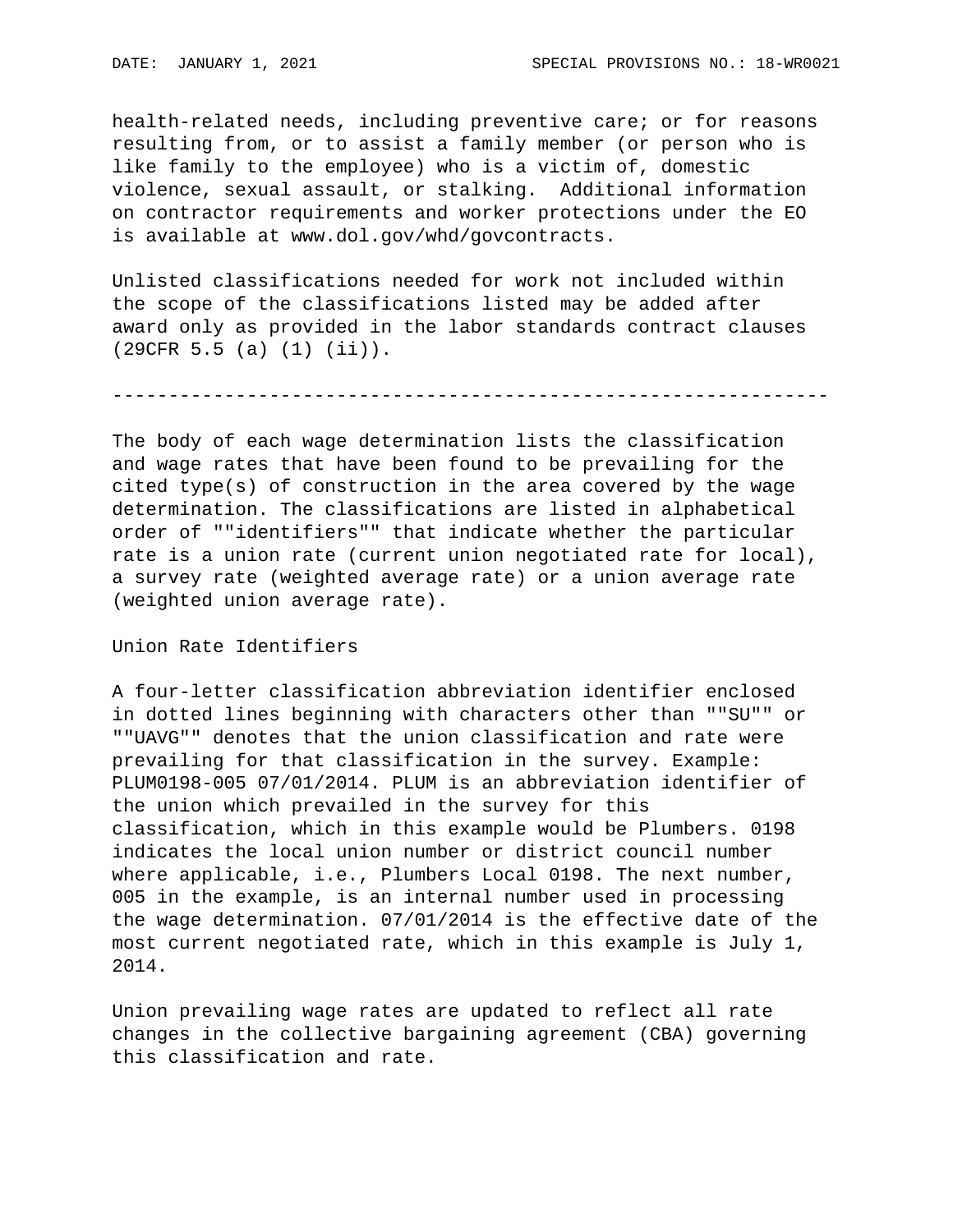Survey Rate Identifiers

Classifications listed under the ""SU"" identifier indicate that no one rate prevailed for this classification in the survey and the published rate is derived by computing a weighted average rate based on all the rates reported in the survey for that classification. As this weighted average rate includes all rates reported in the survey, it may include both union and non-union rates. Example: SULA2012-007 5/13/2014. SU indicates the rates are survey rates based on a weighted average calculation of rates and are not majority rates. LA indicates the State of Louisiana. 2012 is the year of survey on which these classifications and rates are based. The next number, 007 in the example, is an internal number used in producing the wage determination. 5/13/2014 indicates the survey completion date for the classifications and rates under that identifier.

Survey wage rates are not updated and remain in effect until a new survey is conducted.

Union Average Rate Identifiers

Classification(s) listed under the UAVG identifier indicate that no single majority rate prevailed for those classifications; however, 100% of the data reported for the classifications was union data. EXAMPLE: UAVG-OH-0010 08/29/2014. UAVG indicates that the rate is a weighted union average rate. OH indicates the state. The next number, 0010 in the example, is an internal number used in producing the wage determination. 08/29/2014 indicates the survey completion date for the classifications and rates under that identifier.

A UAVG rate will be updated once a year, usually in January of each year, to reflect a weighted average of the current negotiated/CBA rate of the union locals from which the rate is based.

----------------------------------------------------------------

WAGE DETERMINATION APPEALS PROCESS

1.) Has there been an initial decision in the matter? This can be: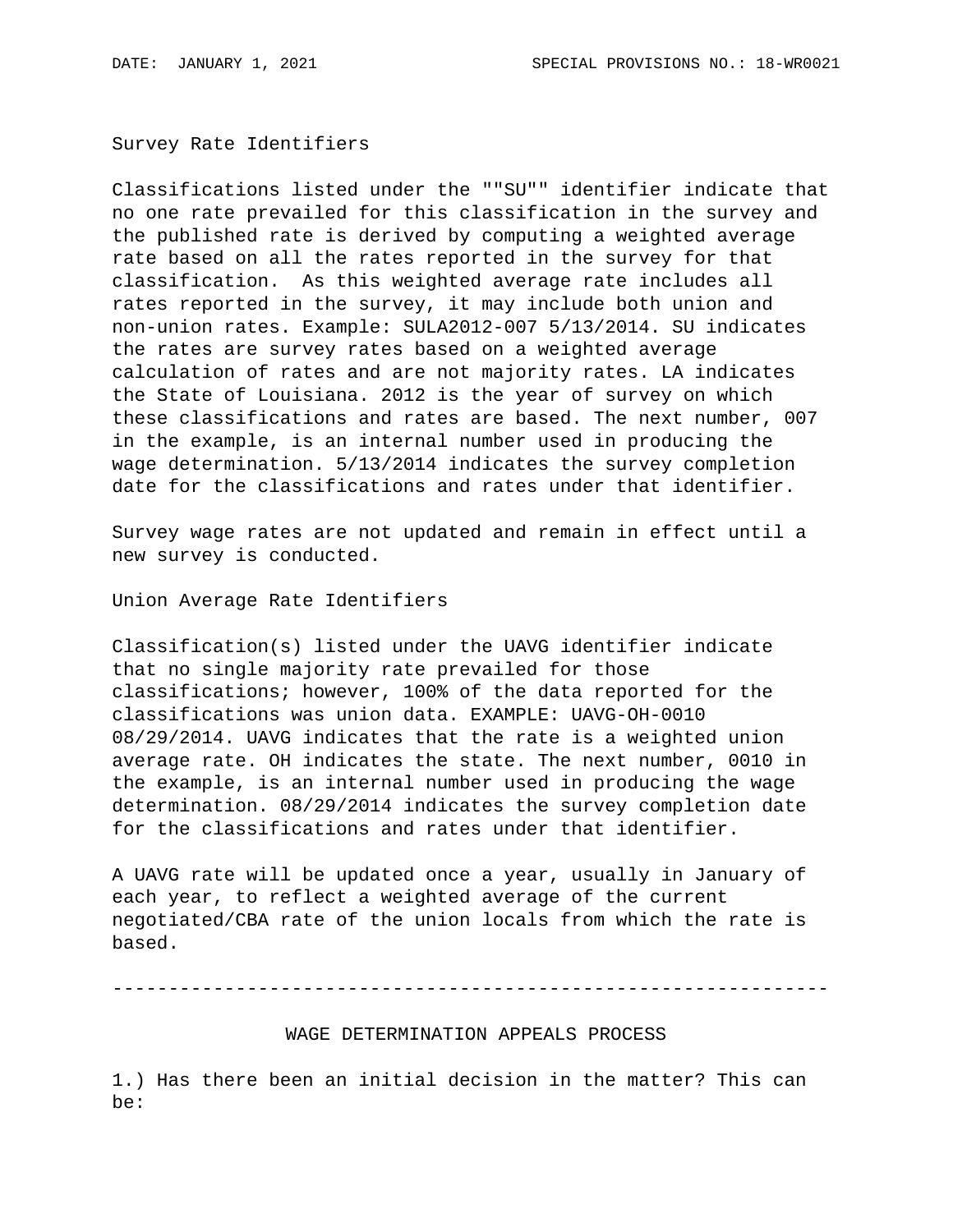- \* an existing published wage determination
- \* a survey underlying a wage determination
- \* a Wage and Hour Division letter setting forth a position on a wage determination matter
- \* a conformance (additional classification and rate) ruling

On survey related matters, initial contact, including requests for summaries of surveys, should be with the Wage and Hour Regional Office for the area in which the survey was conducted because those Regional Offices have responsibility for the Davis-Bacon survey program. If the response from this initial contact is not satisfactory, then the process described in 2.) and 3.) should be followed.

With regard to any other matter not yet ripe for the formal process described here, initial contact should be with the Branch of Construction Wage Determinations. Write to:

> Branch of Construction Wage Determinations Wage and Hour Division U.S. Department of Labor 200 Constitution Avenue, N.W. Washington, DC 20210

2.) If the answer to the question in 1.) is yes, then an interested party (those affected by the action) can request review and reconsideration from the Wage and Hour Administrator (See 29 CFR Part 1.8 and 29 CFR Part 7). Write to:

> Wage and Hour Administrator U.S. Department of Labor 200 Constitution Avenue, N.W. Washington, DC 20210

The request should be accompanied by a full statement of the interested party's position and by any information (wage payment data, project description, area practice material, etc.) that the requestor considers relevant to the issue.

3.) If the decision of the Administrator is not favorable, an interested party may appeal directly to the Administrative Review Board (formerly the Wage Appeals Board). Write to: